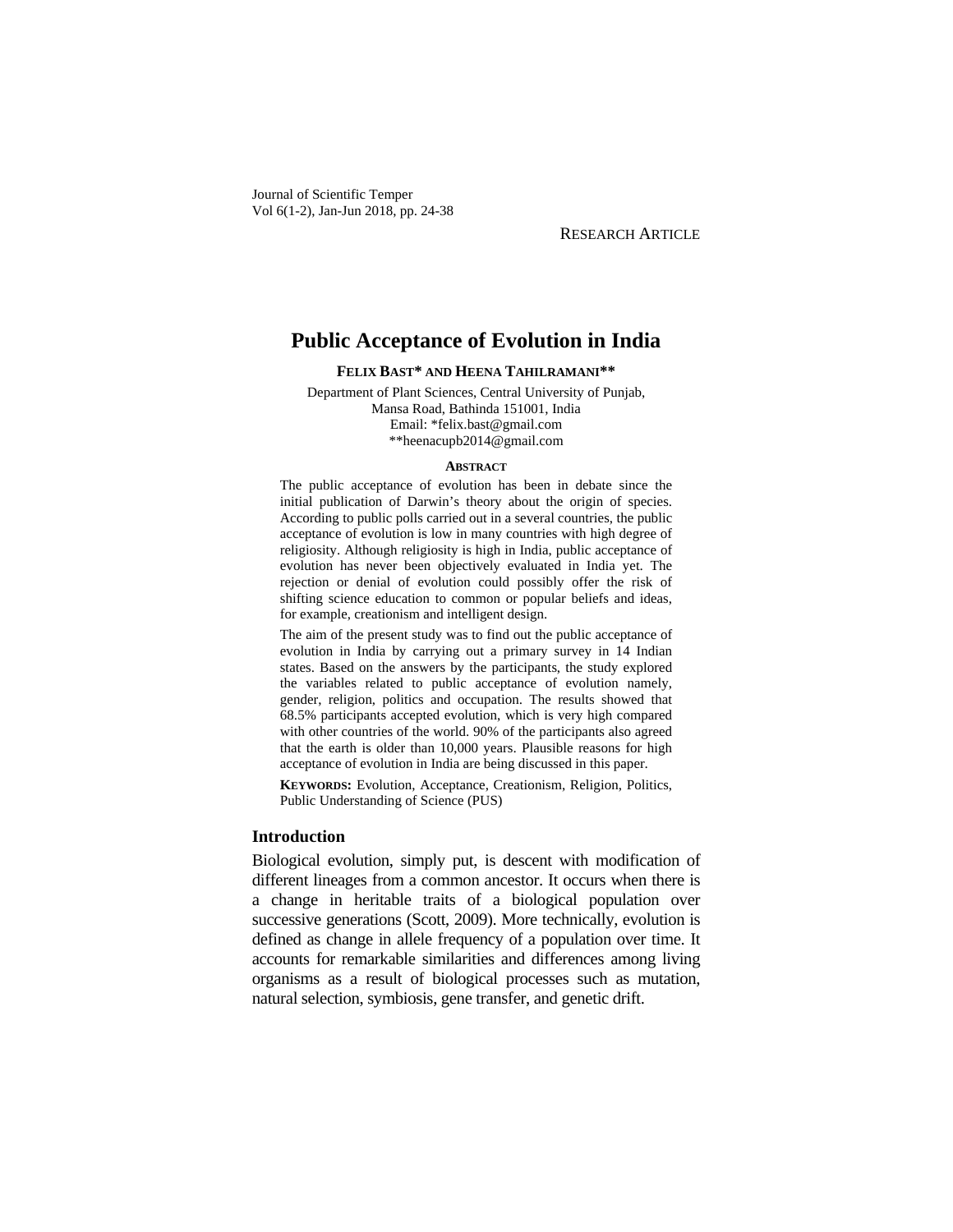The theory of evolution by natural selection was first proposed by Charles Darwin in his 1859 book *On the Origin of Species* (Darwin, 2004). However, repeated public polls have shown that despite being a well-established and accepted scientific theory (with empirical evidences), it is not accepted by a significant portion of populations across the world (Miller, Scott, & Okamoto, 2006).

The surveys concerning the public acceptance of evolution began to be conducted in the United States in 1985 when national samples of US adults were asked to respond with true, false, 'not sure' or 'does not know' to the statement "human beings developed from earlier species of animals" (Johnson & Peeples, 1987; Miller et al., 2006) The result of this survey was compared with survey data from 32 European countries in 2005 and a national survey in Japan in 2001. Interestingly, the results showed that significantly more number of adults in Japan and 32 European countries (except Turkey) accepted evolution than did American adults.

According to Pew Research Analysis (Centre, 2013), only 32% American adults accept evolution of human beings through natural processes, while 33% of the whole population entirely reject it. Surprisingly, these numbers have remained nearly the same as they were in 2009 when the same questions were asked by the center. What accounts for the American reservation about the concept of evolution and consequently low acceptance at an international level? It is perhaps connected to the high prevalence of religiosity and conservativism in the American population.

Views about human evolution are highly polarized in the American population. White evangelical Protestants (64%) are the most expected to reject evolution. Catholics and mainstream Protestants commonly accept theistic evolution, which sees God as the creator of everything through laws of nature (Paterson & Rossow, 1999; Rosengren, Brem, Evans, & Sinatra, 2012). According to the most recent studies, religiosity is negatively associated with acceptance of evolution for most of the countries (Heddy & Nadelson, 2013), the principal reason why highly religious countries such as Turkey have a high degree of public rejection of Darwinism.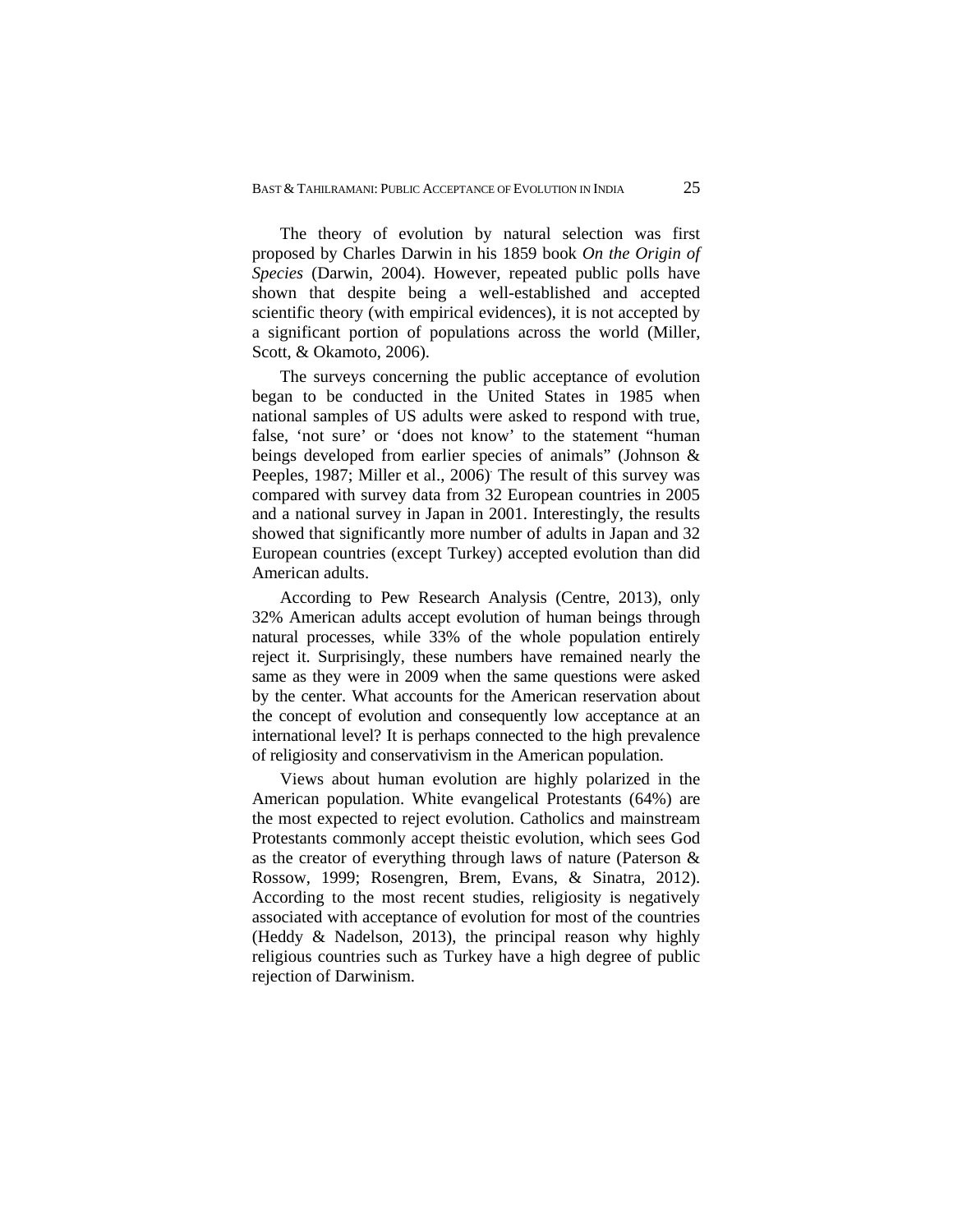The evolution issue remains highly politicized in the United States; there are growing partisan differences in beliefs about evolution among political parties. Republicans are less likely than either democrats or political independents to accept that humans evolved over time. According to the left-right spectra widely used throughout the world to classify political parties, leftist attributes include egalitarianism, anti-religion, antinationalism, multi-culturalism, and restrained economy. On the other hand, the right wing attributes include anti-egalitarianism, freedom of religion, nationalism, uni-culturalism and free economy (Bast, 2016). In such a political spectra, leftists are expected to be more accepting of evolution rather than the rightists. In the United States, republicans are usually identified as rightists with one of the hallmark being commitment to conservative Christian values.

The Indian population is thought to be highly religious, with the 2011 census revealing 99.8% of the population to be part of major religions in the country; merely 0.2% had no religion. However, the extent of public acceptance of evolution by the Indian population had never been subjected to a systematic assessment in India other than a small survey ("Darwin Survey") conducted by the National Center for Science Education (NCSE) and British Council in 2009 as part of the observance of the bicentenary of the birth of Charles Darwin (Branch, 2009).

According to the 'Darwin Survey', Indians, with 37% (sample size= 909), topped in the list of countries with the portion of adults who opinionated that evolutionary theories alone be taught in the school. For the question "To what extent do you agree or disagree that it is possible to believe in a God and still hold the view that life on earth, including human life, evolved over time as a result of natural selection?", Indians topped the list, with 85% affirmative responses. For the question "To what extent do you agree or disagree that enough scientific evidence exists to support Charles Darwin's Theory of Evolution", Indians again topped the list, with 77% affirmative responses. However, this survey tested no finer variables, including state of domicile, gender, educational level, occupation, religiosity, politics, etc.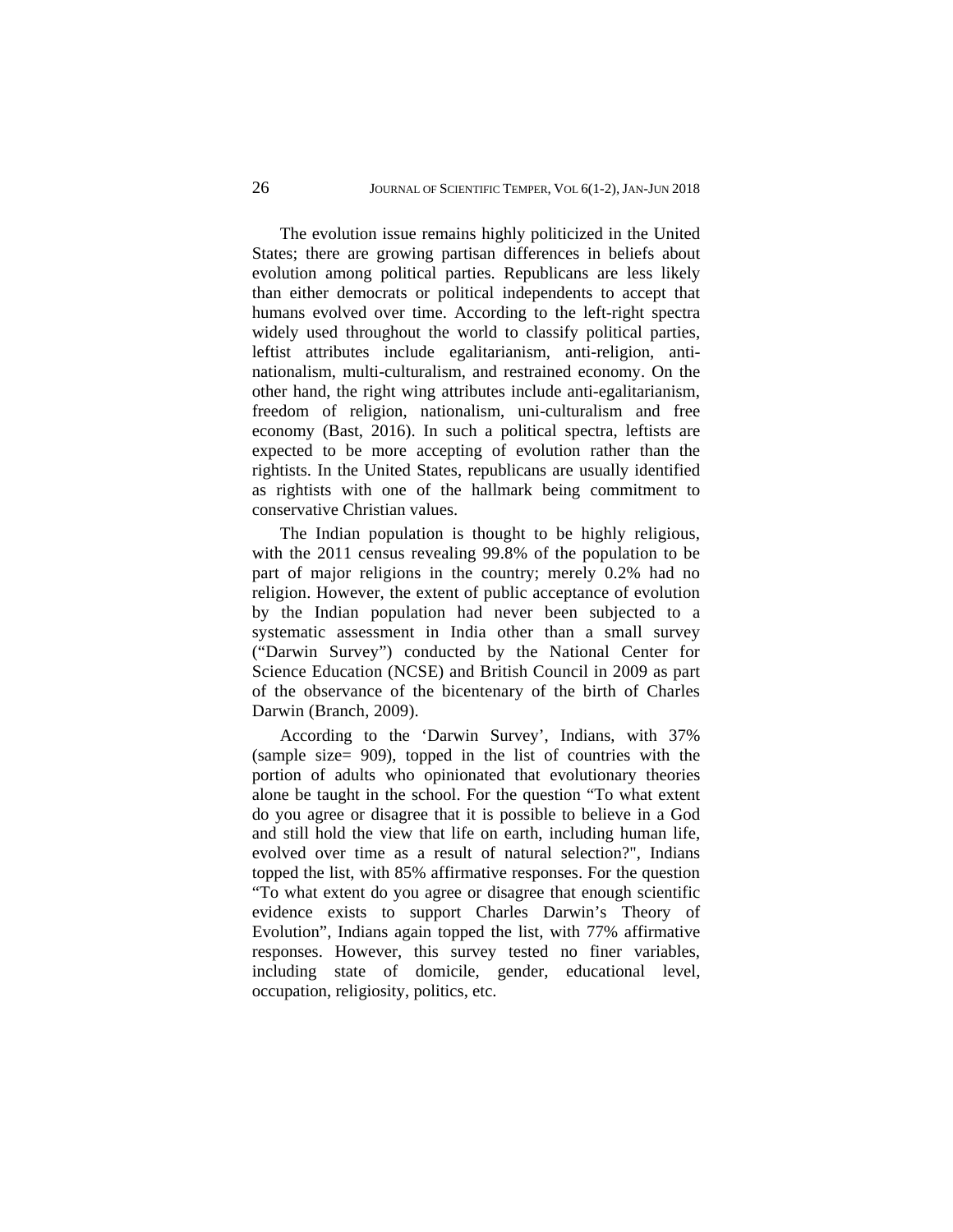Another ingenuous and noteworthy survey had been the longitudinal study by (Raza, Singh, & Dutt, 2000). Instead of carrying out surveys from various places pan India, the authors attempted the survey from the *Kumbh Mela* and *Ardh Kumbh Mela*, two of the largest religious congregations in India happening every six years at Allahabad. Such a survey would reveal fairly representative population trends of North India. However, such samples are likely to be comprising wholly of Hindus. Authors compared the *Kumbh* samples with that from Mangolpuri, a slum near New Delhi. The longitudinal survey included questions from Astronomy, Climate, Geography, Agriculture and Health Sciences. Scientifically correct responses for the question pertaining to 'evolution of man' were reported to be 10.6% at *Kumbh* in 1989, 12.8% at Mangolpuri in 1990 and 12.8% at *Ardh Kumbh* in 1995. The authors have come up with the 'cultural distance model' to explain the trends in public understanding of science after their longitudinal assessment of data over 25 years (Raza & Singh, 2017).

In order to examine the public acceptance of evolution in India, a systematic primary survey involving the public was carried out in this study.

## **Methodology**

Based on the investigation of the literature, a print questionnaire was designed and distributed to the public [S1]. Care was taken to make the questionnaire as simple as possible. There were a total of four questions, all in multiple choice formats, modified from that used by earlier authors (Johnson & Peeples, 1987; Miller et al., 2006).

While subjective open-ended questions would have been more meaningful, such a method was not adopted for two reasons. First, open-ended questions would tremendously increase chances of bias as well as low response rates in the survey (Kiesler & Sproull, 1986) and two, an entirely new set of questions would make it impossible for a comparison of our findings with similar surveys conducted elsewhere.

The study included respondents from 14 states of India namely Punjab, Jammu, Himachal Pradesh, Delhi, Haryana,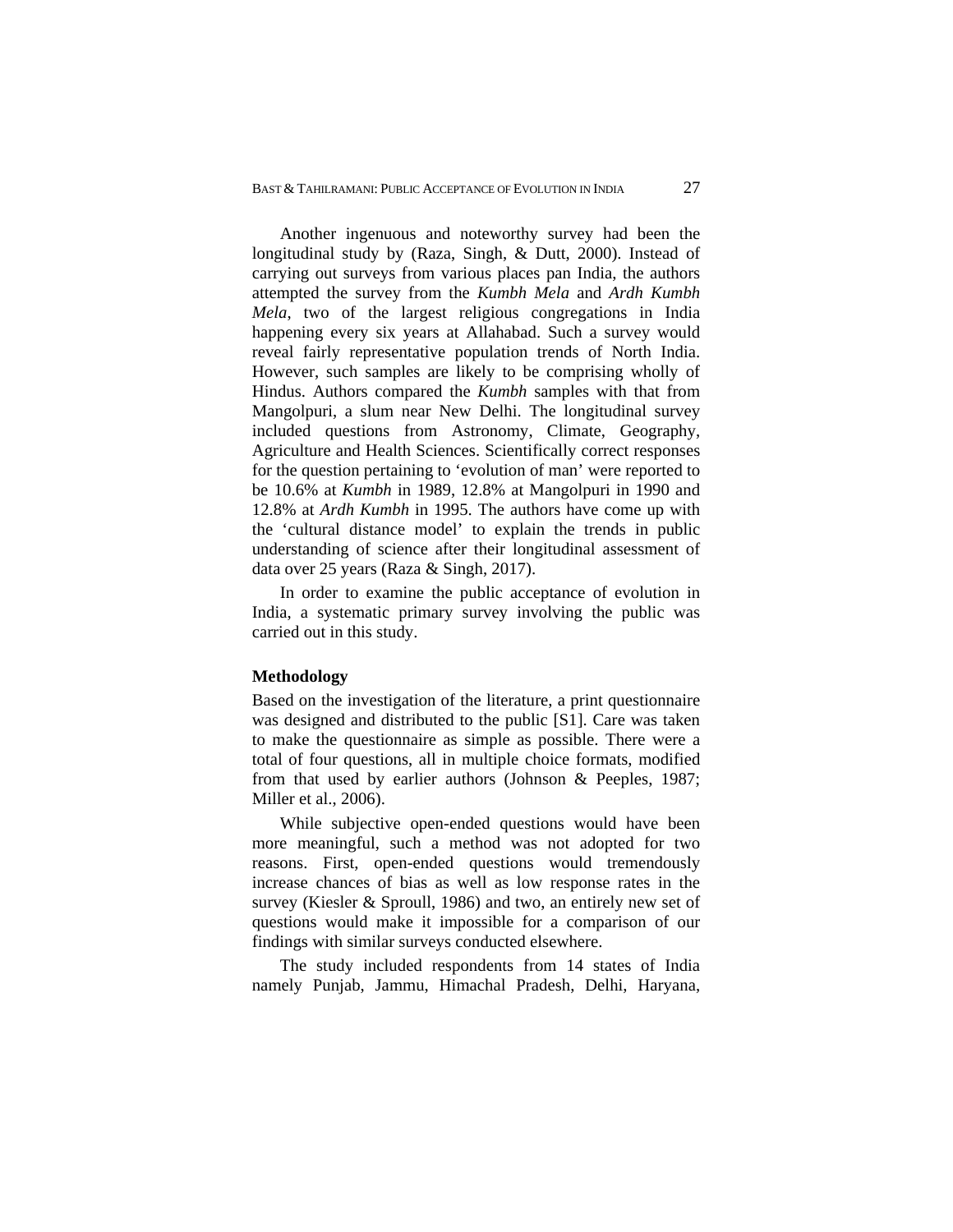Uttar Pradesh, Rajasthan, Chhattisgarh, Madhya Pradesh, Gujarat, Assam, Maharashtra, Odisha, and Kerala. The mode of the survey was offline, using print questionnaires. The questionnaire in English was translated to prevalent regional languages before the survey was attempted. The data collection began in August 2015 and ended in April 2016.

After the data collection, the population of respondents was divided based on their answers to the questions 1 and 2 pertaining to categories, namely, state, gender, religion, politics, and occupation. Subsequently, they were segregated on the basis of their responses to question 3 and 4 of the questionnaire. The data analysis was done using GraphPad prism 6 (Prism, 1994)

# **Results**

A total of 1706 persons responded to the statement "Human beings as we know them developed from earlier species of animals". Overall, 68.5% of the Indian population accepted evolution by choosing affirmatory response to the third question of the survey. A majority of the males (71.5%), females (68.8%), religious (67%), non-religious people (74%), leftists (60.6%) and rightists (65.8%) answered correctly and accepted evolution to be definitely true (Figs. 1 and 2).



Fig. 1: Public acceptance of evolution in various states, as measured by the responses to the question "Human beings as we know them developed from earlier species of animals".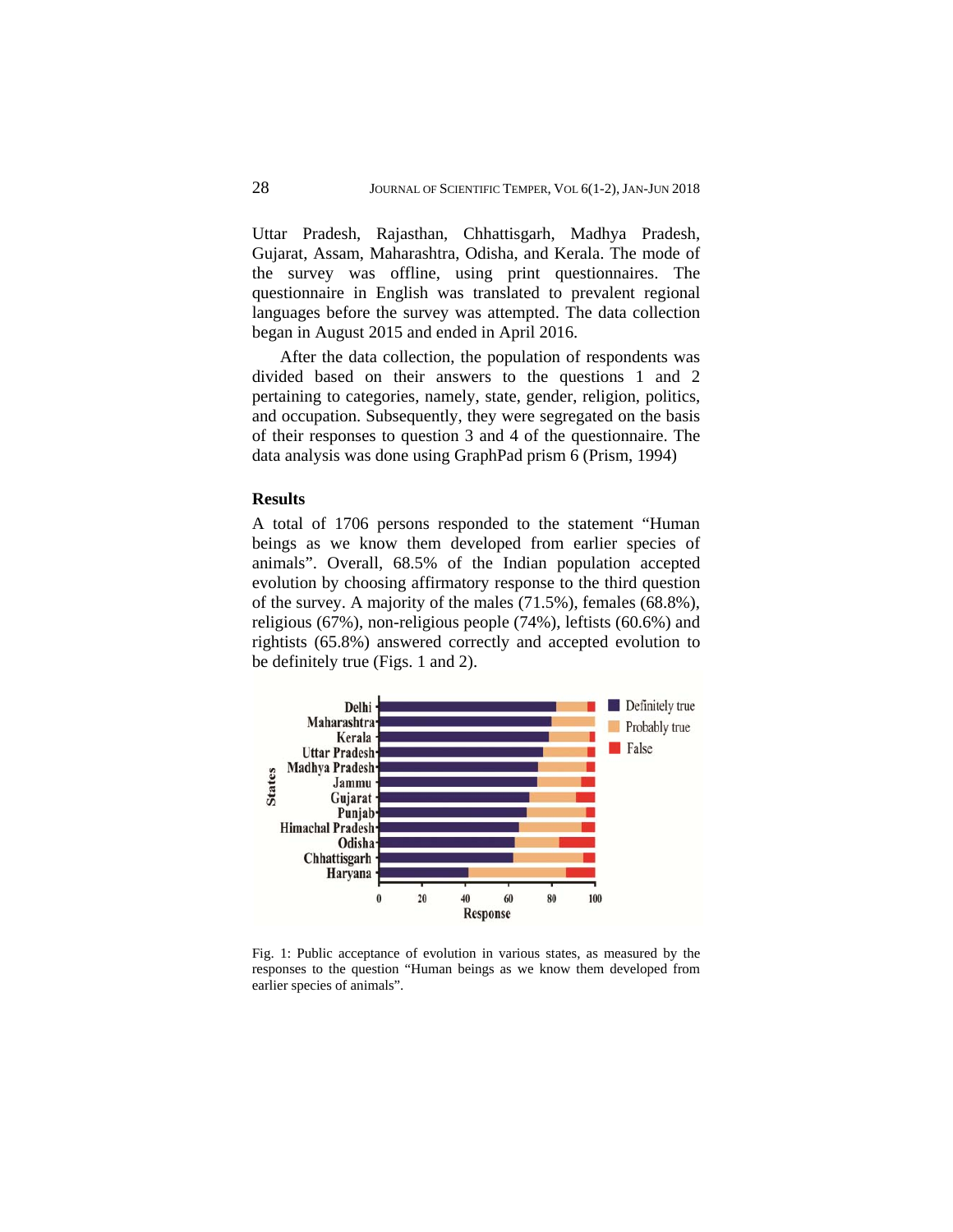Teachers (85.8%) and school students (73.81%) were most likely to accept evolution to be definitely true, followed by senior citizens (68.69%), college students (64.8%), unemployed adults (64.19%) and employed adults (58.16%). The three states most likely to accept evolution were Delhi (82%), Maharashtra (79.76%) and Kerala (78.68%). The public acceptance of evolution was found least likely in Haryana (41.34%).

Unpaired Student's t-test with a 95% confidence interval was carried out to determine whether there are statistically significant differences between the means in two unrelated groups. The analysis showed that there was a significant difference (P<0.0001) between the means of the two groups of the population, the one which accepted evolution to be "definitely true" (68.5%) and the other that rejected the concept of evolution by saying that it is "definitely false" (5.5%). No statistically significant differences were observed between believers vs. non-believers  $(P=0.12)$ , and leftists vs. rightists  $(P=0.50)$ .

A total of 1639 citizens responded to the fourth question, "Which of the following do you believe in: Earth is younger/older than 10,000 years." Overall, 90% of the Indian population accepted the old earth by choosing 'older than 10,000 years' response in survey. A majority of males (89%), females (88.91%), religious (89%), non-religious (89%), rightists (83.60%), as well as leftists (75.84%) answered that "Earth is older than 10,000 years" (Fig. 3). In addition, a majority of school students (91.39%), university/college students (85.14%), teachers (84.94 %), employed adults (84.48 %), unemployed adults (86.76%) and senior citizens (95.33%) answered this question correctly.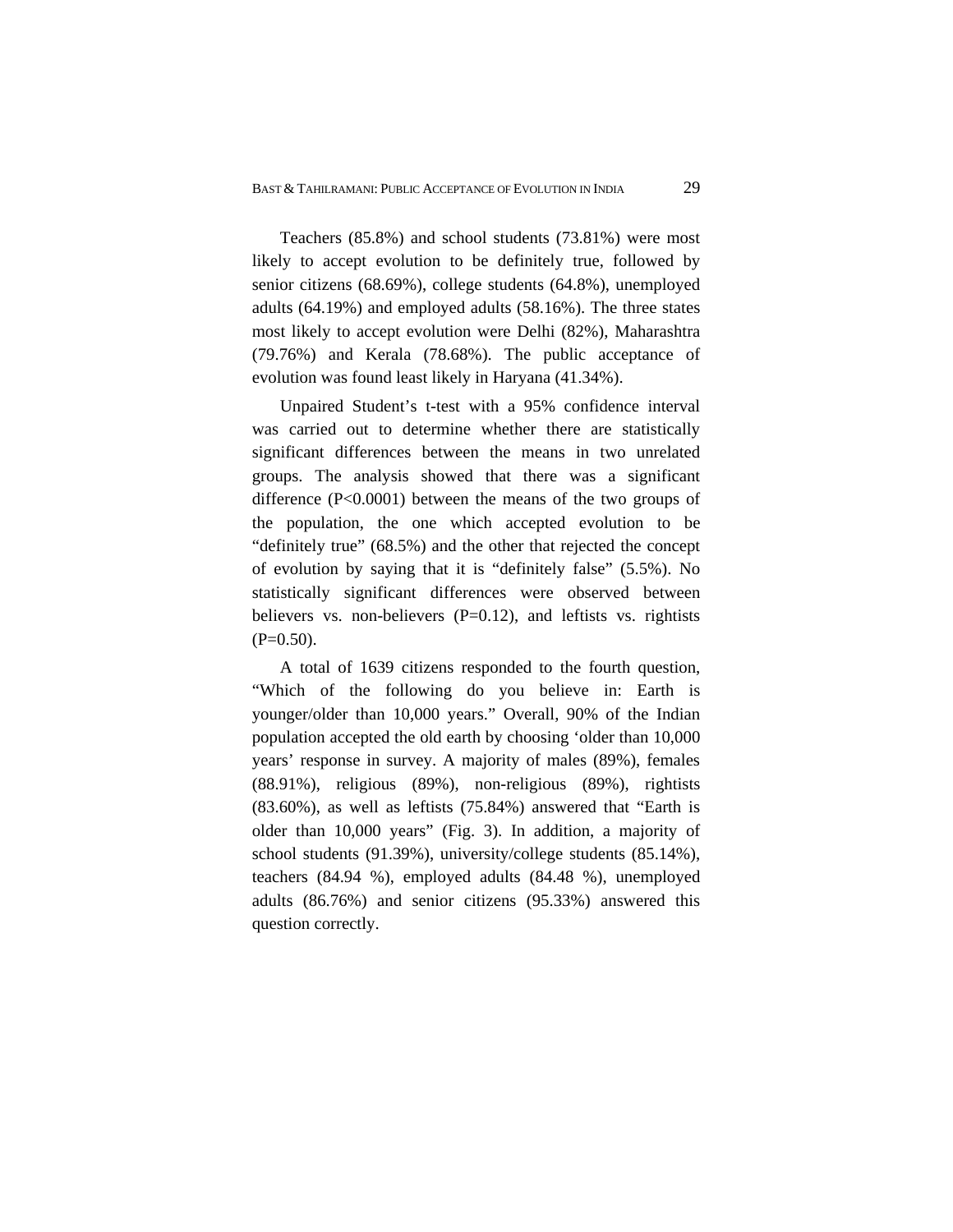

A. Gender

**B.** Religion

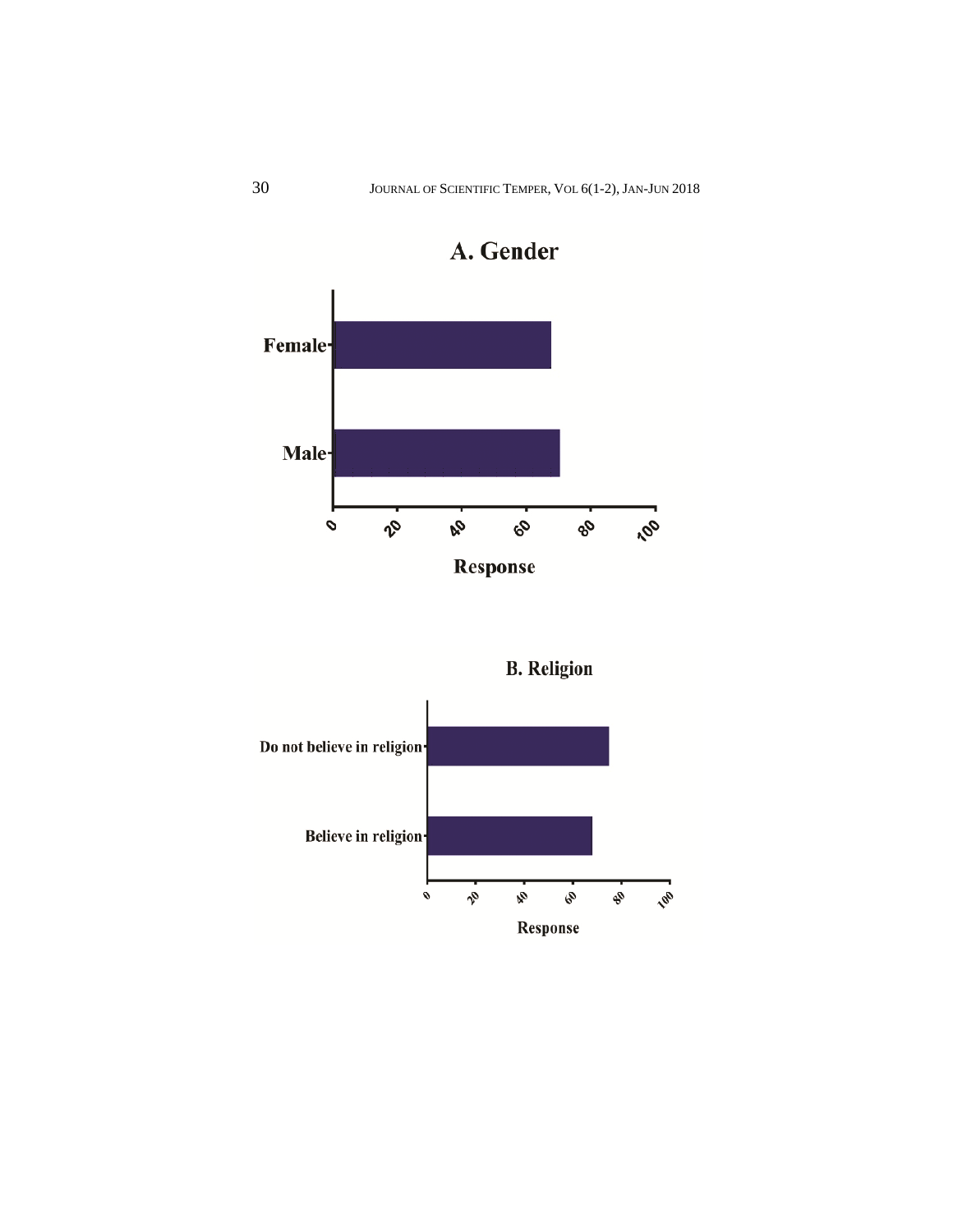







Fig. 2: Public acceptance of evolution, as measured by percentage of respondents who responded "definitely true" for the question "Human beings as we know them developed from earlier species of animals". Public acceptance grouped by gender, religion, politics and occupation.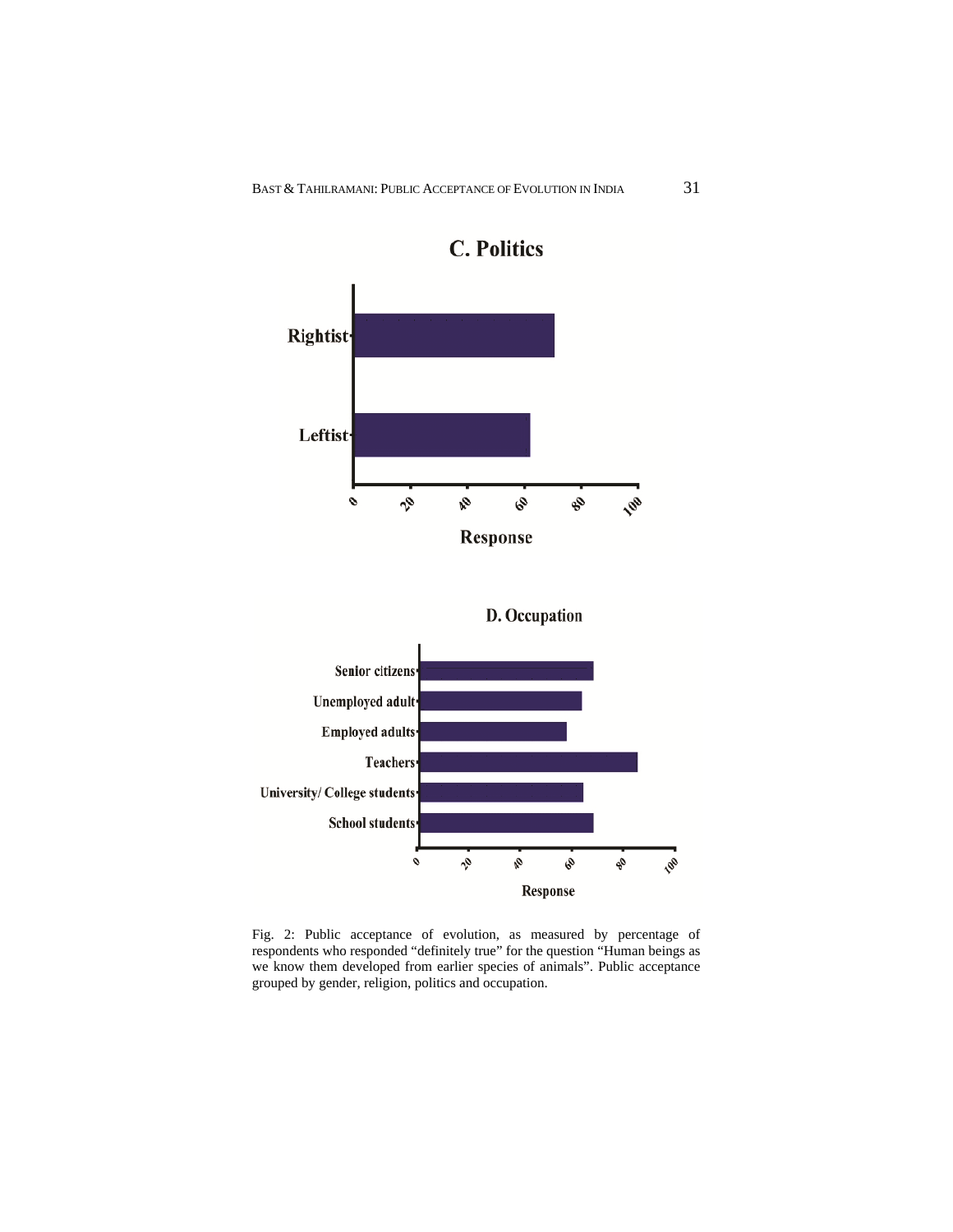

A. Gender

**B.** Religion

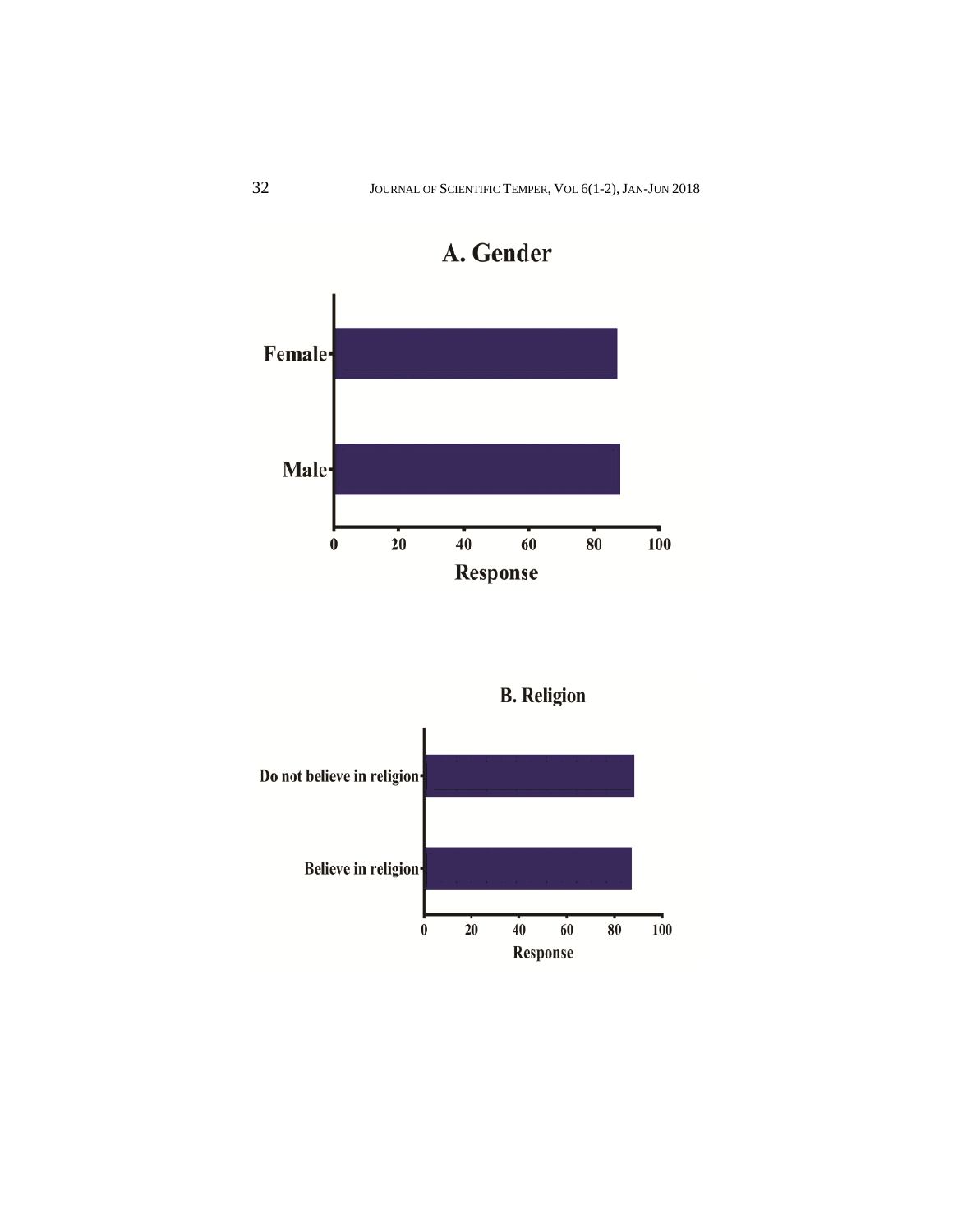

Fig. 3: Public acceptance of evolution, as measured by percentage of respondents who responded 'earth is older than 10,000 years.' Public acceptance grouped by gender, religion, politics and occupation.

Overall, the difference between population who believed in older earth (90%) and those who believed in younger earth (10%) was statistically significant (P<0.0001) at 95% confidence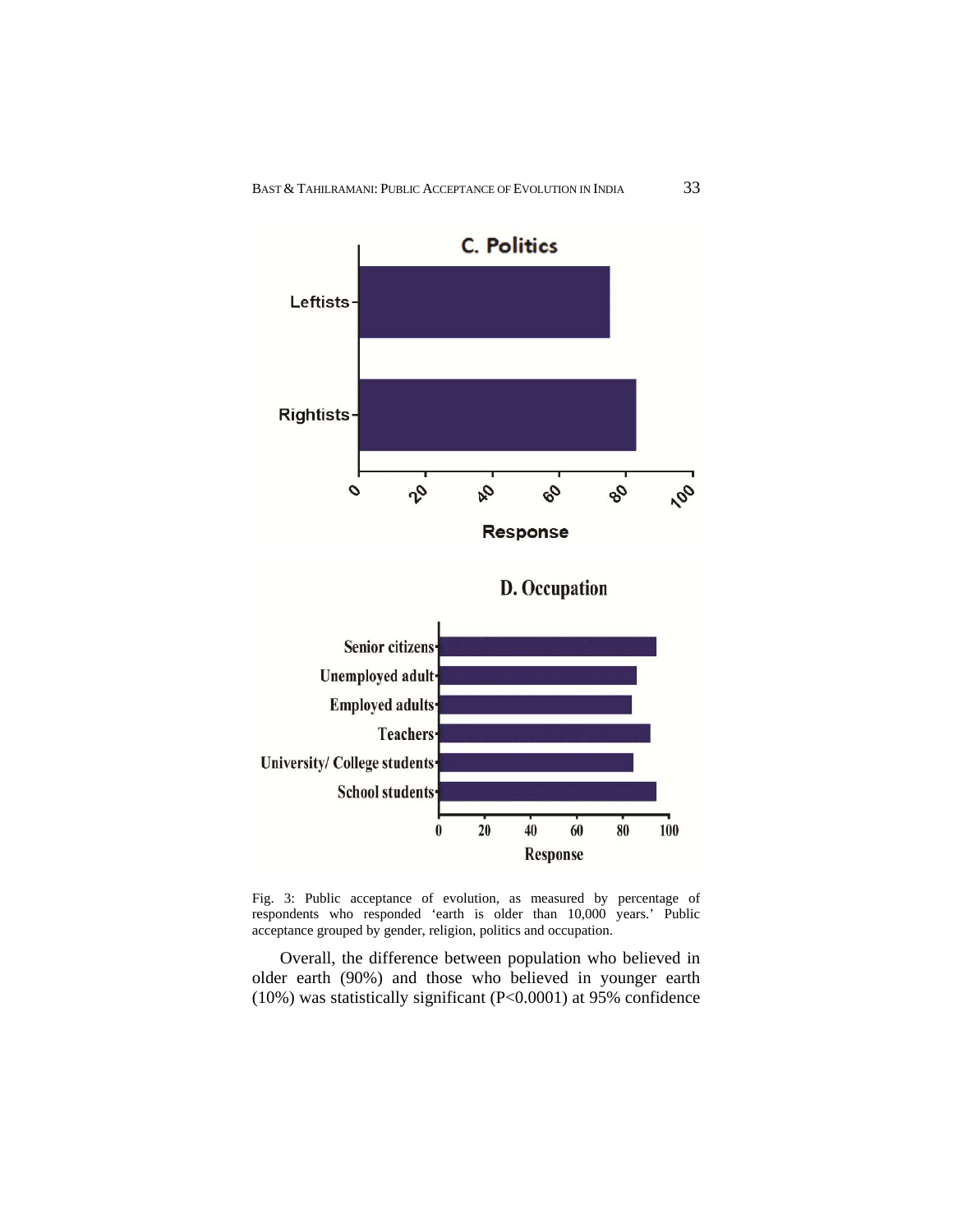interval. No statistically significant differences were observed between believers vs. non-believers (P=0.80), and leftists vs. rightists (P=0.40).

A summary of the responses for the third question (man evolved from other animals) and fourth question (earth is older than 10000 years) is presented in Table 1.

Table 1 — Summary of responses. First three rows summarize responses for the third question, while the next three rows for the fourth question.

|                                                | Mean (S.D) | <b>Difference</b><br><b>between</b><br>means $\pm$ S.E | P value for<br>student's t-test | <b>Significantly</b><br>different?<br>(p<0.05) |
|------------------------------------------------|------------|--------------------------------------------------------|---------------------------------|------------------------------------------------|
| <b>Definitely true</b><br><b>Vs</b>            | 68.5(10.8) | $62.96 \pm 3.162$                                      | < 0.0001                        | Yes                                            |
| <b>False</b>                                   | 5.5(4.6)   |                                                        |                                 |                                                |
| Religious and<br>say definitely                | 67(13)     | $-7.1 \pm 4.5$                                         | 0.12                            |                                                |
| true<br>V <sub>S</sub>                         | 74(11)     |                                                        |                                 | N <sub>0</sub>                                 |
| Non-religious<br>and say<br>definitely true    |            |                                                        |                                 |                                                |
| Rightist and<br>say definitely<br>true         | 65.8(23.5) | $5.20 \pm 7.74$                                        | 0.5080                          | N <sub>0</sub>                                 |
| V <sub>S</sub>                                 | 60.6(17.0) |                                                        |                                 |                                                |
| Leftist and say<br>definitely true             |            |                                                        |                                 |                                                |
| <b>Believe in old</b><br>earth                 | 90(8.1)    | $80 \pm 3.1$                                           | < 0.0001                        | Yes                                            |
| $\mathbf{V}\mathbf{s}$                         | 10(8.1)    |                                                        |                                 |                                                |
| <b>Believe in new</b><br>earth                 |            |                                                        |                                 |                                                |
| Religious<br>and<br>believe in old             | 89(7.4)    | $-0.75 \pm 4.1$                                        | 0.80                            | N <sub>0</sub>                                 |
| earth<br>Vs<br>Non-religious<br>and believe in | 89(13)     |                                                        |                                 |                                                |
| old Earth                                      |            |                                                        |                                 |                                                |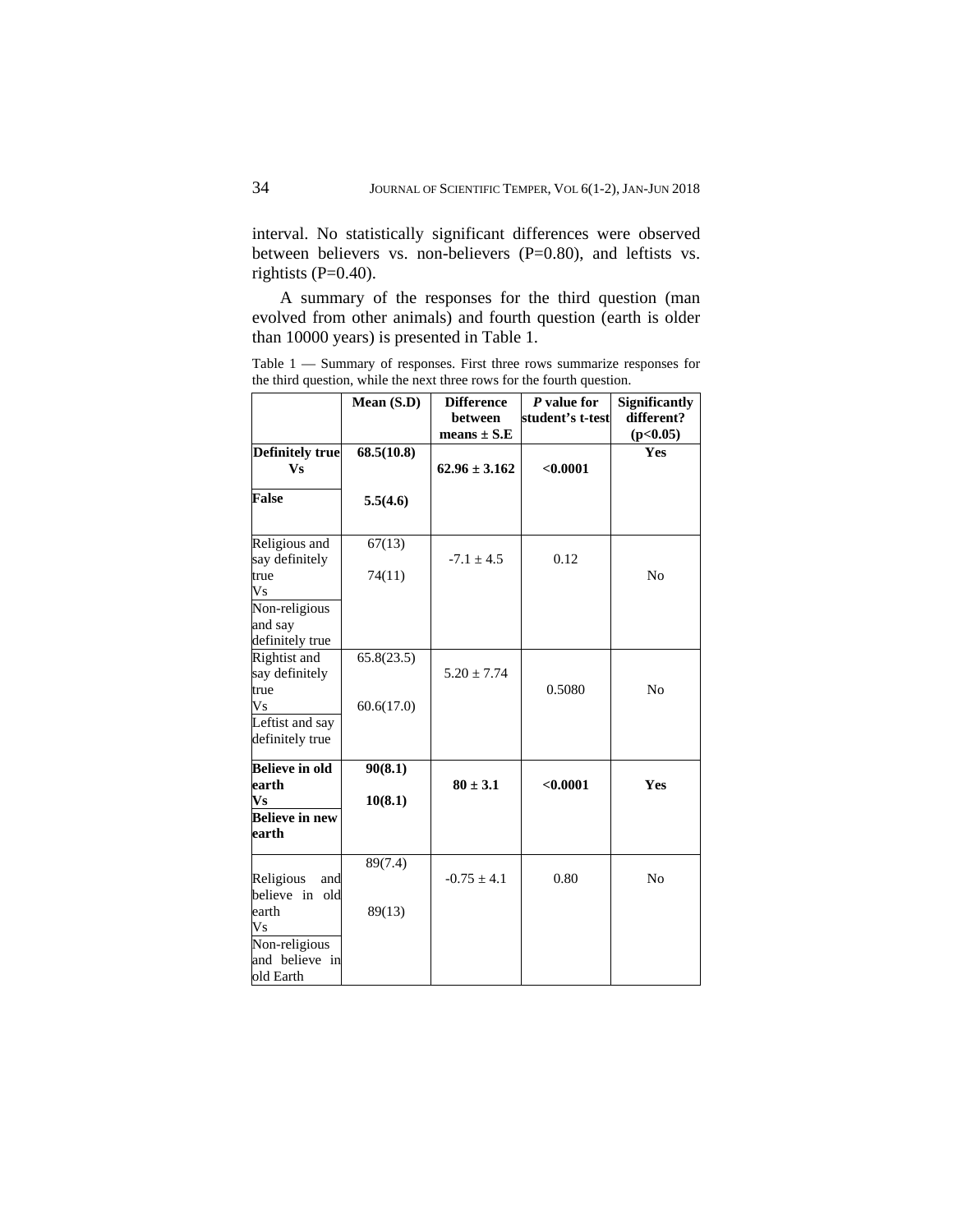| Rightist and say<br>Old EarthVs | 83.60(21.4)  |                   | 0.40 | No |
|---------------------------------|--------------|-------------------|------|----|
| Leftist and say<br>Old Earth    | 75.84(26.51) | $7.763 \pm 9.129$ |      |    |

## **Discussion**

The main purpose of the study was to gauge the public acceptance of evolution in India. Variables like state, gender, religion, political ideology and occupation were used to predict attitudes towards evolution. There can be various plausible reasons for the results obtained from the study.

While creation-evolution controversy has been in debate in the United States and other countries as well, prevalence of creation theory (Intelligent Design) is virtually absent in India. In the United States, the biblical literalists reject human evolution from other life forms in favor of Genesis which they view as true and a literal account of creation of human beings by God. For them it supersedes scientific investigation and discoveries. Such has never been the case in India. Darwin's theory of evolution was welcomed and assimilated by the educated in India. In fact, American Hindus have expressed apprehension about attempts to teach Christian creationism in public schools in the U.S.

Possible reasons for both religious and non-religious groups of Indian population accepting evolution as revealed in this survey could be attributed to the fact that the major religion in India is Hinduism (80.3% in 2011 census) (Chandramouli & General, 2011). Hindu texts do not outrightly reject evolution. Most Hindus accept the theory of biological evolution, as similar concepts have existed in India since time immemorial. For example, Hindu concepts of *dashavatara* (ten incarnations of Lord Vishnu) and "cosmic cycle of creation and destruction". British evolutionary biologist J.B.S. Haldane suggested that the Hindu concept of *dashavatara* gave a 'rough' idea of evolution (Dronamraju, 2010). A majority of respondents in this study believed that the Earth is more than 10,000 years old. A probable reason for this could be that the age of the Earth according to Indian texts is 1.97 billion years, which is immensely older than the 6000 years as promulgated by Abrahamic religions (current scientific consensus of age of earth is 4.543 billion years).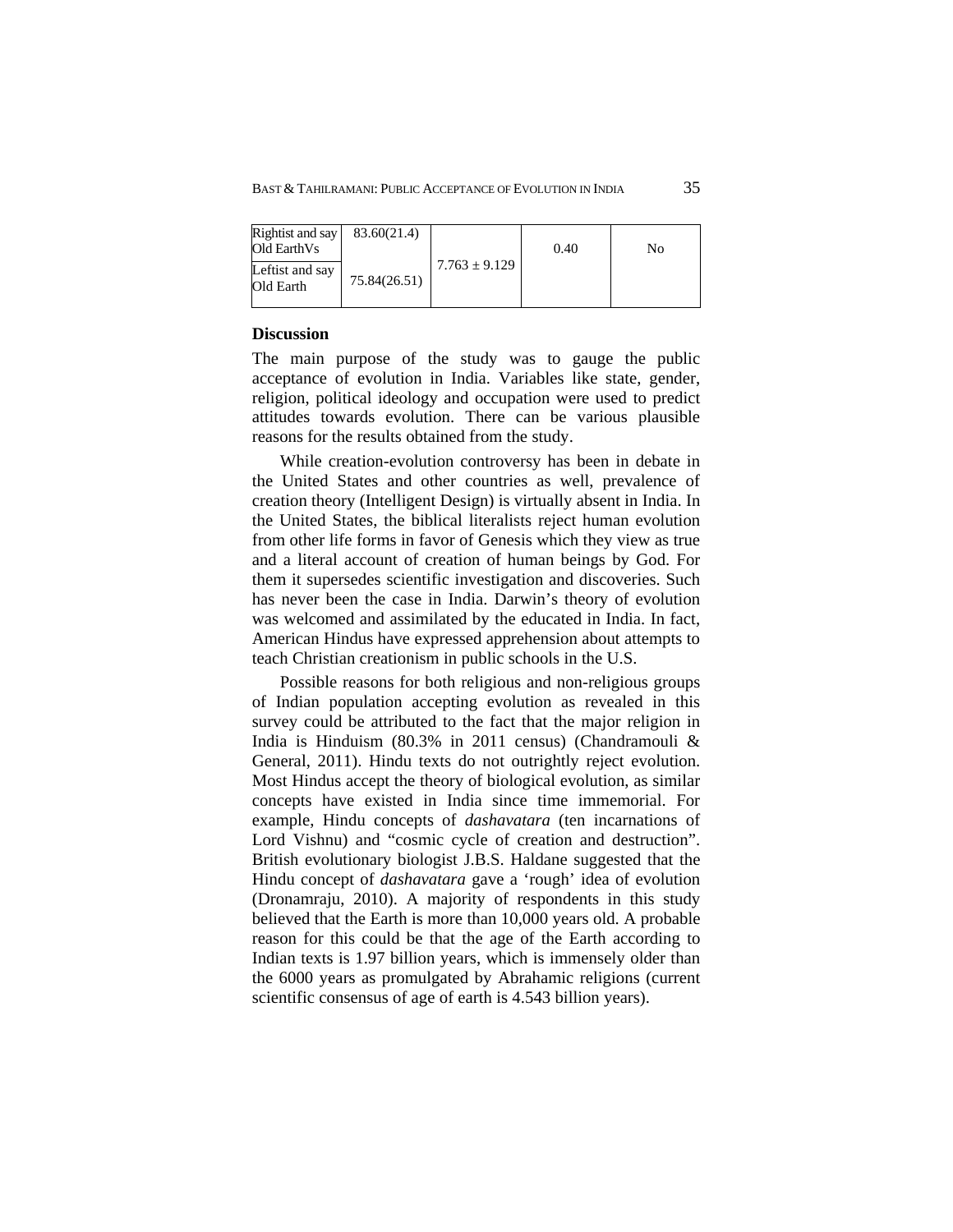In our survey, a majority of both rightists and leftists accepted evolution to be definitely true. The possible reasons for this finding could be that the evolution issue has never been politicized in India in a manner as was seen in the United States. The proportion of rightists agreeing with the old earth was marginally higher than that of leftists, although difference was not significant. This came as a surprise; reason for this disparity could be related to the prevalence of Hinduism among the religions in India and strong agreement of Hindu concepts with the proposition of old earth as explained earlier.

In the second half of the  $20<sup>th</sup>$ century, the conservative wing of the Republican Party of the United States had adopted creationism as a part of a platform designed to consolidate their support in Southern and Midwestern states – the "red" states. No political party in India has used opposition to evolution as a part of its political platform other than a few recent incidents.

With regard to occupational association, the two groups of population most likely to accept evolution were found to be teachers and school students. The probable reason for high acceptance among them could be that they are most likely to be updated and exposed to Darwinism as part of curricular syllabus than other groups. Of course, pseudoscientific ideas like creationism and intelligent design had never been introduced in Indian school textbooks. Educational curriculum in India has always been science-based, without religious allegiances, unlike the United States where in the 1990s, the state Republican platforms in seven states included explicit demands for the teaching of "creation science". A split regarding whether creationism should be taught in public school was evident in United States of America. Such was never the case in Indian public schools.

This survey can be improved on several lines. As stated previously, subjective, open-ended questions would reveal trends that are more intricate, although it would also increase chances of bias. A correlation with socio-cultural and economic aspects, missing in the present study, could also be attempted in future undertakings. Sample size could be increased and this survey can be extended to other states where the present study did not focus.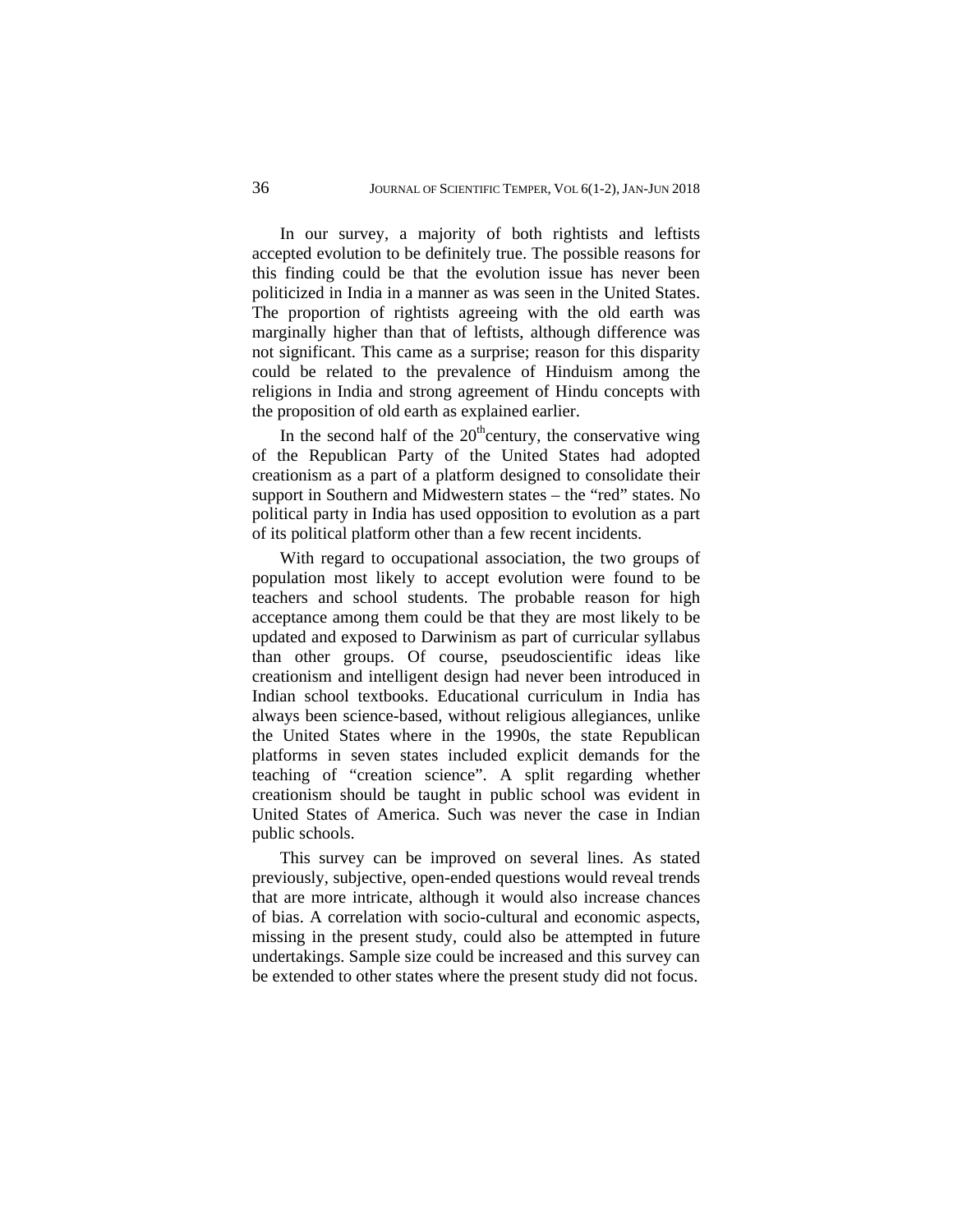r

| 1.<br>Your particulars:                                                |                                                                                                          |                                                                                      |  |  |  |
|------------------------------------------------------------------------|----------------------------------------------------------------------------------------------------------|--------------------------------------------------------------------------------------|--|--|--|
|                                                                        | (please tick $\boldsymbol{\checkmark}$ appropriate)                                                      |                                                                                      |  |  |  |
| Gender                                                                 | Male                                                                                                     | Female                                                                               |  |  |  |
| <b>Belief in Religion</b>                                              | I believe in religion                                                                                    | I do not believe in<br>religion                                                      |  |  |  |
| <b>Politics</b>                                                        | $\blacktriangleright$ Left (For e.g.,<br>Communist Party, Janata PDP, SAD, etc.)<br>Dal, Congress, etc.) | Right (For e.g., BJP,                                                                |  |  |  |
| 2.                                                                     |                                                                                                          | Which among the following describes you best? (please tick $\checkmark$ only one)    |  |  |  |
| School Student                                                         |                                                                                                          | Employed Adult (18+)                                                                 |  |  |  |
| College/University Student                                             | Teacher                                                                                                  |                                                                                      |  |  |  |
| Unemployed Adult (18+)                                                 |                                                                                                          | Senior Citizen (60+)                                                                 |  |  |  |
| <b>Probably True</b><br>4.                                             | <b>Probably False</b>                                                                                    | Which among the following do you believe in? (please tick $\sqrt{\text{only one}}$ ) |  |  |  |
| Earth is younger than 10,000 years<br>Earth is older than 10,000 years |                                                                                                          |                                                                                      |  |  |  |
| 5.                                                                     | What do you think about the following statement:                                                         |                                                                                      |  |  |  |
| activity such as burning fossil fuels."                                |                                                                                                          | "There is solid evidence of recent global warming due mostly to human                |  |  |  |
| (please tick $\vee$ only one)                                          |                                                                                                          |                                                                                      |  |  |  |
| Agree<br><b>Disagree</b>                                               |                                                                                                          |                                                                                      |  |  |  |
|                                                                        |                                                                                                          |                                                                                      |  |  |  |
| б.<br><b>Your Name:</b>                                                |                                                                                                          |                                                                                      |  |  |  |